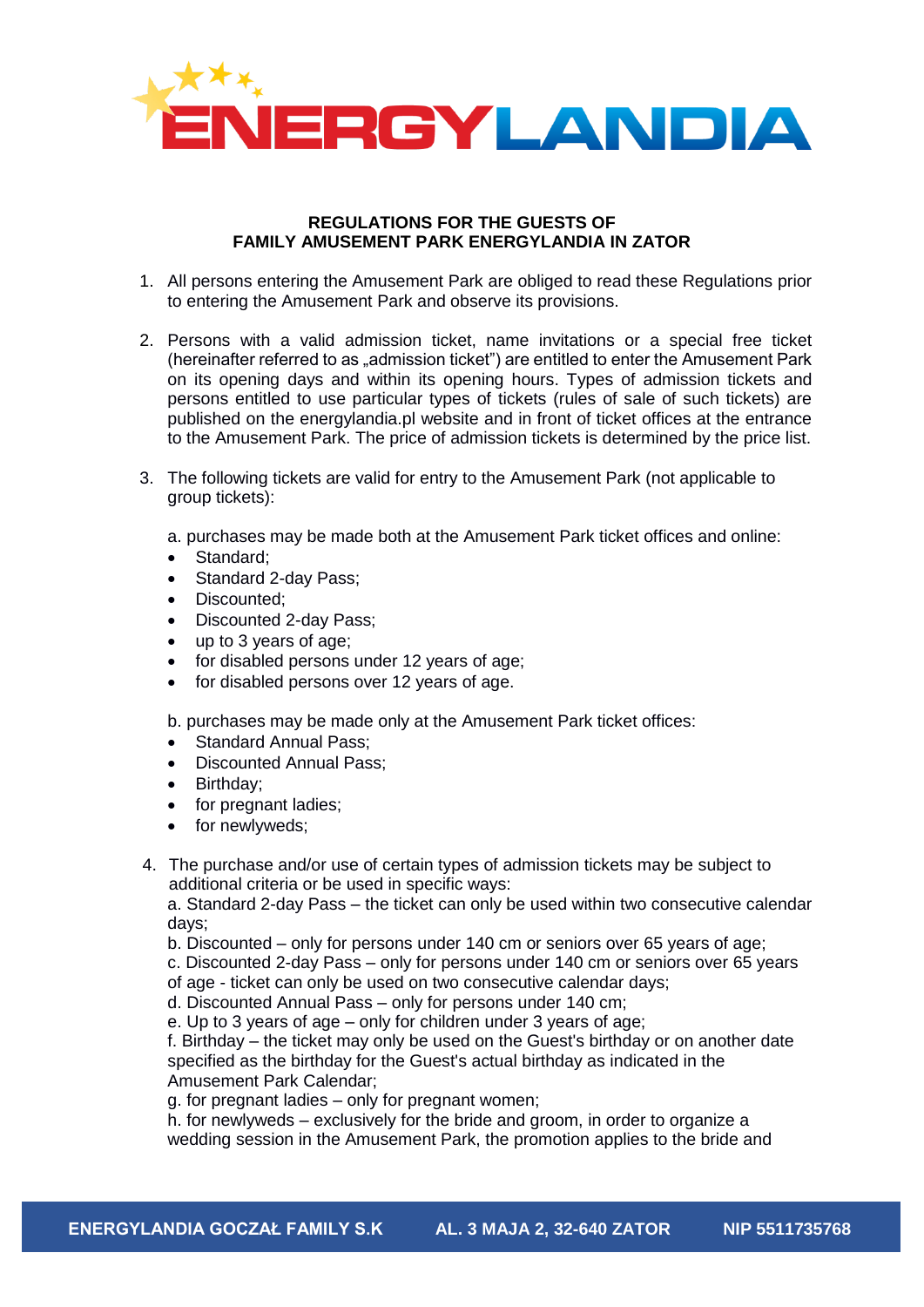

groom in their wedding dress and a maximum of two photographers (regardless of their actual wedding date);

i. for disabled persons under 12 years of age – only for children under 12 years of age with a certified disability;

j. for disabled persons aged 12 and over - only for persons with a certified disability aged 12 and over.

The Amusement Park also reserves the right to request photo identification in order to purchase or use a ticket (unless it is clear from the facts of the case that such a ticket may be purchased or used), to confirm the validity of the purchase or use of the ticket. Please see the price list for sample documents for each ticket category.

Rules for the sale of specific tickets (e.g., for promotions) may include conditions in addition to those described in paragraph 4, contained in the current price list. This price list is available both on the Amusement Park website and in front of the ticket offices in the Amusement Park.

- 5. An admission ticket or personal invitation entitles to use all the available devices and attractions throughout the period of stay in the Amusement Park. Use of specially marked available attractions/devices is associated with fixation of the Guest's image surrounded by other Guests while using these attractions/devices for the purpose of provision of additional services by the Amusement Park or a third party, for a separate fee paid by the Guest, consisting in the purchase of a photo/gadget with the abovedescribed image from a given attraction/device of the Amusement Park.
- 6. Within the premises of the Amusement Park there is an attraction Water Park which is open only on days when the weather conditions are favorable (only during the hours allowing for the use of this attraction). These conditions, along with the opening period of the Water Park and the rules for the use of the Water Park, are specified in the Water Park regulations available in front of the Park at the entrance, at the Park Customer Service Office, as also on the website energylandia.pl.
- 7. Before entering the Amusement Park, the Guest is informed by the information board - about the possibility to use the attractions of the Water Park on that day (the information board indicates whether this attraction is available at the very moment). Information about till what time this attraction will be open on the day of inquiry can be obtained from the Park Customer Service Office.
- 8. An admission ticket to the Amusement Park is valid for the period specified on the ticket and in the absence of such a specification, for the period of thirty days from the moment of its issuance (purchase at the ticket office); not longer than until the last day of the Park's, opening during the season in which the admission ticket has been purchased, within the opening hours and days the Amusement Park is open. An admission ticket entitles to a one-time entrance to the Amusement Park, unless the ticket specifies otherwise. In case of a two-day pass, please, be advised that such an admission ticket gives the option to enter the Amusement Park on the next calendar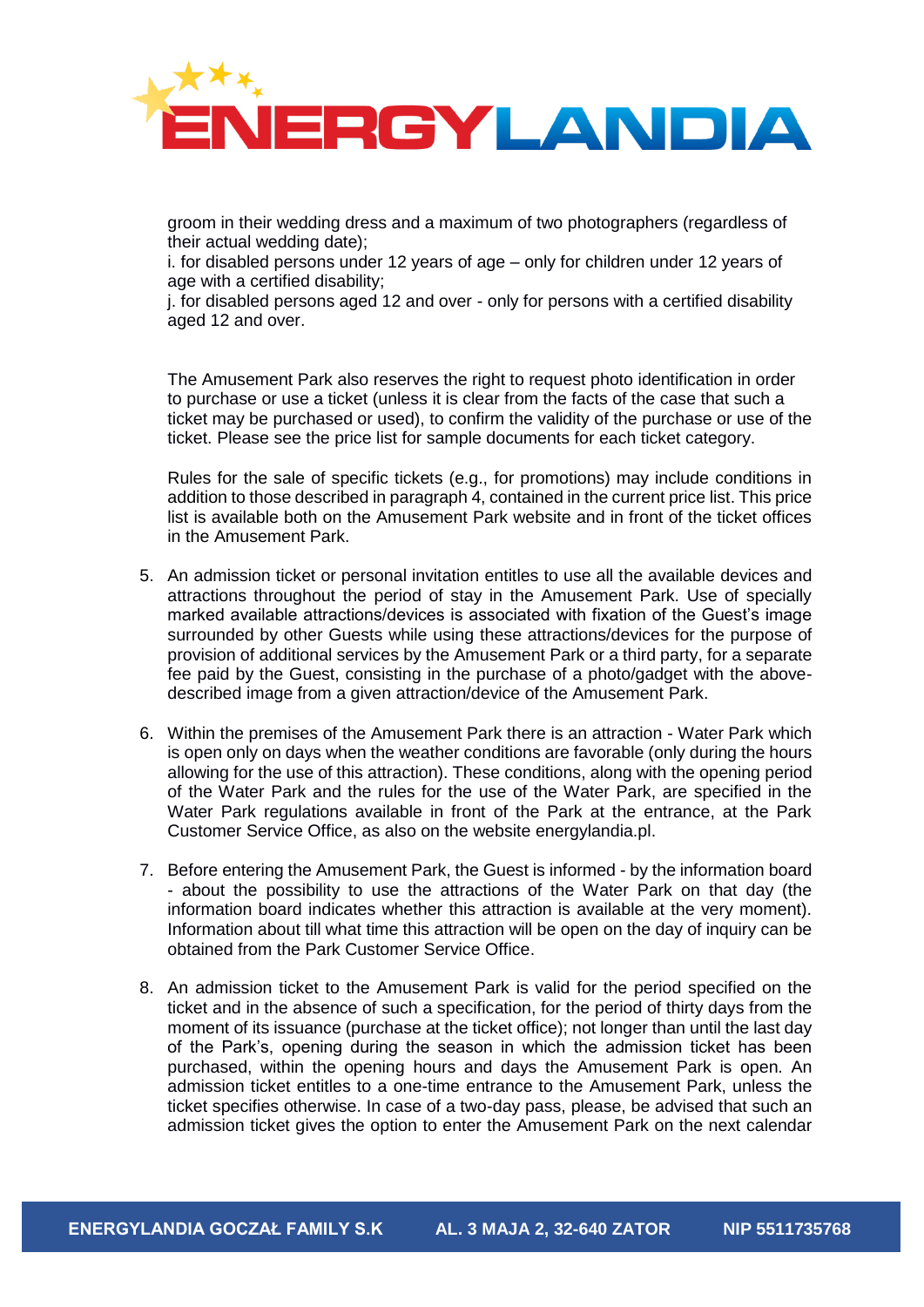

day (regardless of whether it is a public holiday or not) after the day on which the first entry to the Amusement Park was made. If, according to the opening calendar, the Amusement Park is closed on the calendar day described above, such an admission ticket entitles only to a single entry to the Amusement Park without the possibility of an entry to the Amusement Park at a later date, when the Park is open (i.e. on a day other than the next calendar day described above). A two-day pass is sold by the Amusement Park only within the time allowing for it to be used in the manner described above, i.e. "day after day", according to the Amusement Park Opening Calendar, during the validity period of such a ticket, however it is the Guest who decides when to use the pass.

- 9. Group tickets are intended only for organized groups of at least fifteen. Group tickets cannot be used individually, unless these are the "gift ticket" version. Purchase of group tickets is conditioned by their earlier booking, at least one day in advance, prior to the group's arrival (bookings should be made via email: grupy@energylandia.pl).
- 10. Nominal Voucher can only be used during its validity, i.e. during the period of the opening season of the Amusement Park in which it was issued. The voucher can be used in shops and catering points on the premises of the Amusement Park, unless a given facility has information displayed that it does not respect payment with the use of a voucher. If the current value of the voucher exceeds the purchase value of the goods/service, the funds remaining after the purchase will remain associated with the voucher and can be used for the next full or partial payment for goods/services. If the current value of the voucher does not exceed the purchase value of the goods/services, the Guest is obliged to settle the difference between the purchase value and the current value of the voucher in cash or by card payment. Vouchers cannot be exchanged, either in their entirety or in part, for cash or other means of payment.
- 11. After entering to the Amusement Park using the admission ticket, leaving it means termination the use of a attraction. Re-entering to the Amusement Park is possible only with a new ticket or on the basis of a special band or a stamp made by a security officer on the forearm of a person leaving the Park, in the event that the person returns to the Amusement Park on the same day.
- 12. It is forbidden to transfer the admission ticket after the entry to the Amusement Park to a third party in order for that person to enter the Amusement Park based on the ticket which had previously been used to enter the Amusement Park. Such a ticket does not entitle a third party to enter the Amusement Park.
- 13. A child up to the age of 13 staying on the premises of the Amusement Park should be under the constant supervision of an adult (e.g. a legal guardian or a person legally authorized by them; a teacher) obliged to supervise the child, whereas such supervising person shall make decisions whether the child is to use a given attraction/device on its own or accompanied by that supervising person, in accordance with the terms of use of the attraction/device.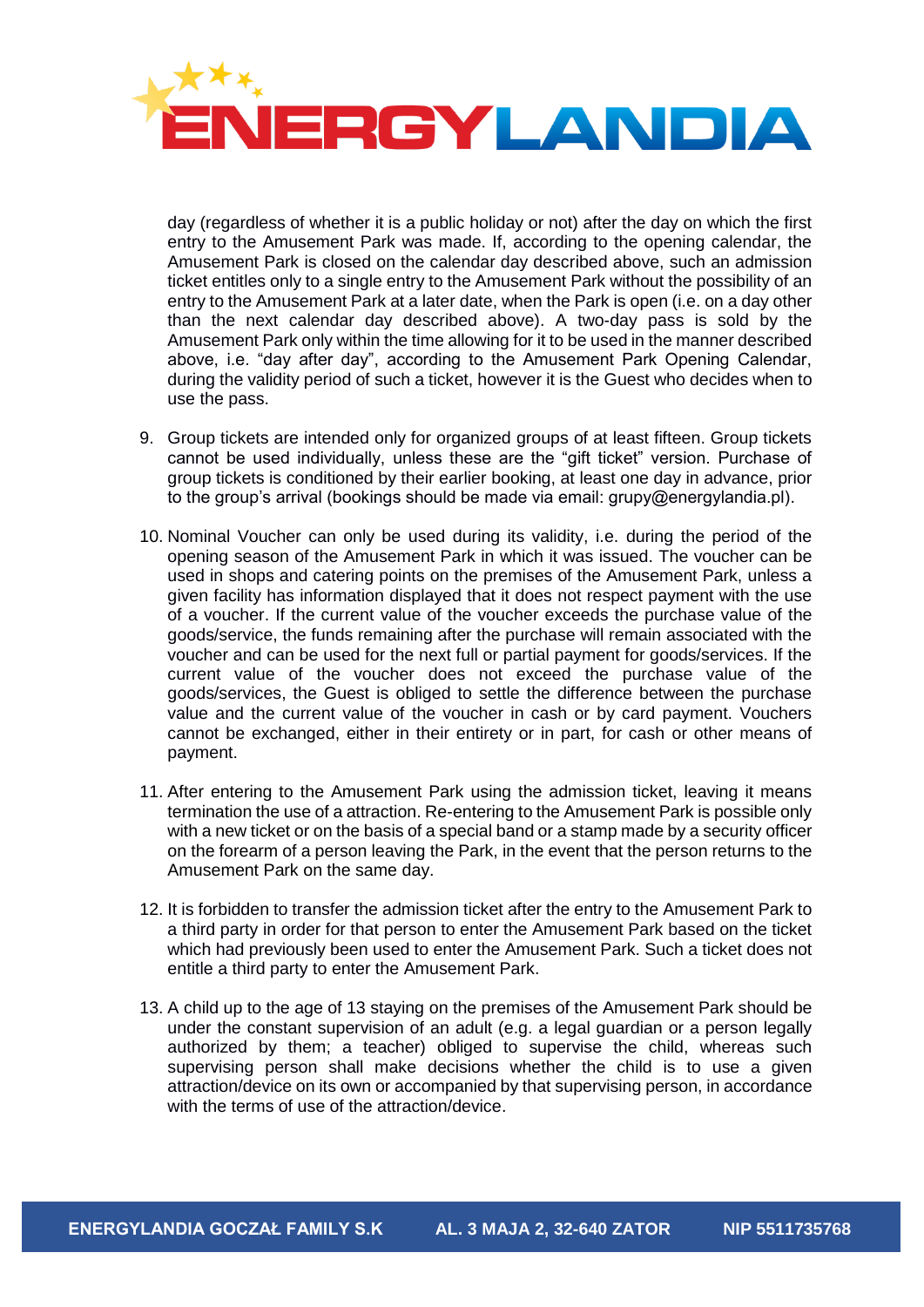

- 14. The rules of use of the attractions and devices are specified by regulations and information placed on individual devices. Devices can be used only with the permission and presence of the attractions/devices' operators, excluding operator free attractions, devices and zones. Operator of the device has the right to refuse, for security reasons and in objectively justified cases, a given person, including a minor, senior, a disabled person or a person with mobility issues to use a given attraction/device, due to their safety or the safety of persons staying nearby.
- 15. In order to maintain safety, in particular situations related to the possibility of evacuation of the Guest from a given attraction/device and due to the specificity of attractions/devices, the Park Service Staff may refuse a person who, for objective reasons, cannot independently take full advantage of the attraction/device to use it.
- 16. Taking into consideration other provisions of the Regulations, each Guest makes an independent decision whether to use a given attraction/device available in the Amusement Park taking into consideration their (and if they are a person obliged to supervise a child – the child's) skills, abilities, health status and current preparation of the body for possible effort (warm-up) or the act of g-forces or zero g-forces, as also, resulting from the above, possible restrictions, threats or risks. The use of attractions/devices is allowed only in footwear with a firm grip on the feet, whereas it is recommended that attractions/devices be used while wearing sports footwear, unless the regulations of a given attraction/device provide otherwise (see other regulations regarding attractions/devices within the water zone). The remaining infrastructure of the Amusement Park (including places intended for communication around the Amusement Park) should be used in footwear. Persons with health issues (also pregnant women) who are particularly recommended not to use attractions/devices that involve: overloading/underloading the user; staying at a high altitude; achieving high speeds, due to their safety, should not use such attractions/devices in the Amusement Park. Separate queues have been provided for FASTPASS holders who wish to use the designated facilities/attractions within the Amusement Park.
- 17. Bearing in mind the safety of our Guests, we would like to inform you that devices in the Amusement Park have parameters pre-set for the persons using them (e.g. height, age, weight limits, etc.). Therefore, it is forbidden to use devices with such restrictions by people whose physical conditions (including height, weight, obesity) make it impossible to use them safely and in accordance with the manufacturer's instructions. Standard terms and conditions of use of a given device are to be found in front of the entrance to the attraction and on the Park website. It is prohibited to bring and use: devices such as telephone, camera, photo camera or devices with similar functionalities to the devices/attractions, as also it is forbidden to bring items that can fall out/break off, etc. of the Guest (pocket) during the use of the device/attraction.
- 18. Since Guests come to our Park from various, sometimes very remote parts of the country, Energylandia does not refuse entry to such persons even with very large turnout. There is no upper limit on the capacity and as long as it does not pose a threat to safety, all persons who purchase admission tickets will be let in. At weekends and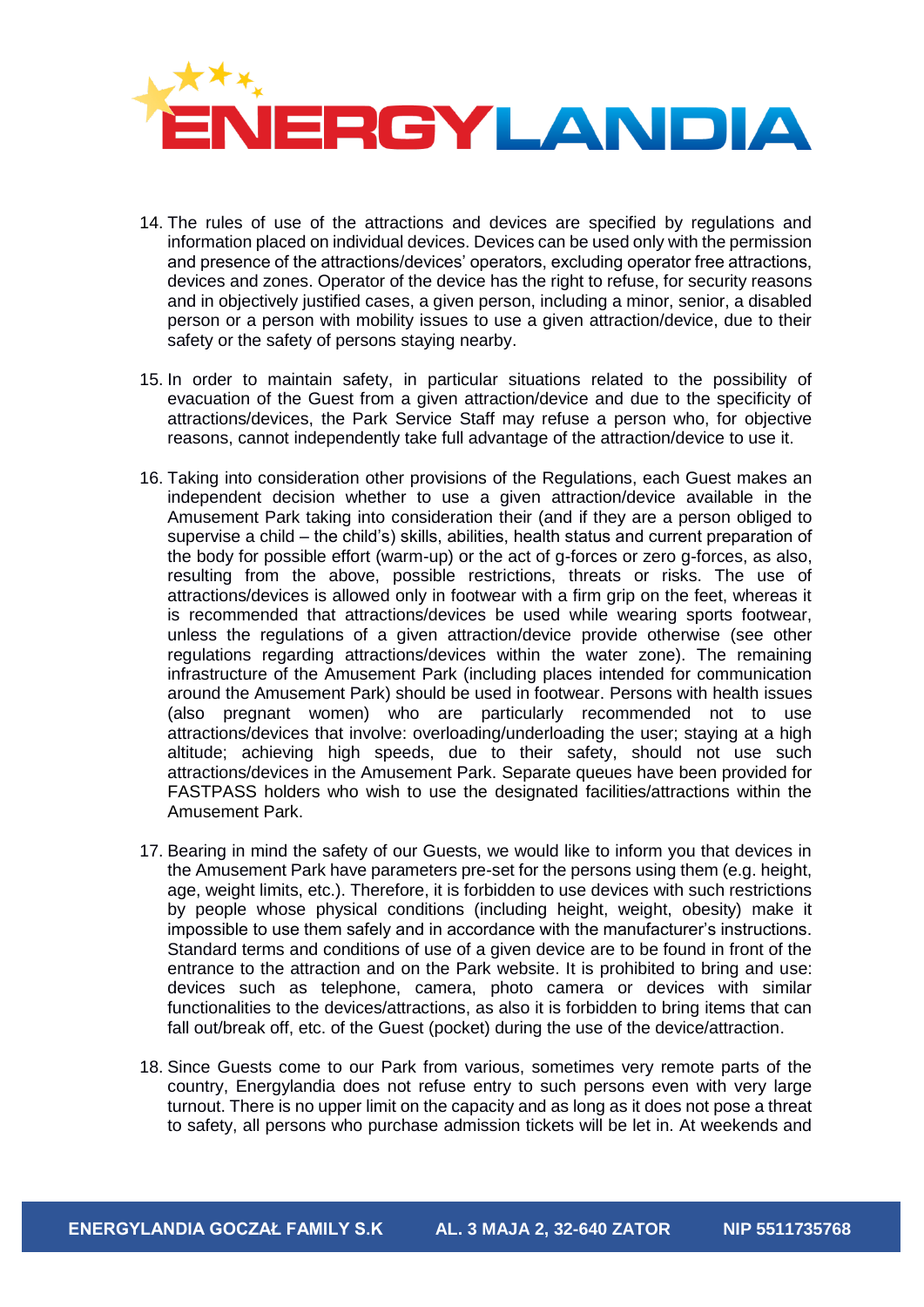

on sunny days one should expect large turnout in the Park and thus also a longer queuing time to access individual devices and attractions. In such a situation queues to a given device/attraction may require more than sixty minutes waiting. In front of the entrance to the Amusement Park there is an information board with updated, real-time information about the anticipated waiting time for a given attraction/device (current, anticipated queuing time for a given attraction/device). Waiting time in the queue after entering the Amusement Park may be subject to change, which means that it may be extended.

- 19. Amusement Park informs that a show (e.g. stunt show) that is to take place in the Amusement Park on a given day may not be taking place in the event of circumstances preventing the performance of a given show (i.e.: the artist's health problems (e.g. injury), unfavorable weather conditions) to ensure safety of the Park Guests and of the artists themselves. The Guest may at any time, in particular before entering the Amusement Park, get relevant information about the shows held on or planned for a given day in the Amusement Park at the Park Customer Service Office,and information about some of them can be found on information boards placed at the entrance to the Amusement Park and on its premises.
- 20. Devices/attractions whose proper and safe operation depends on weather conditions are activated and are available to Guests only in weather conditions enabling safe use of the devices/attractions. In conditions that prevent safe use of the devices/attractions (i.e. storm, strong wind, heavy rain, hail, earthquake, lightning and such other atmospheric phenomena), devices/attractions are not available to Guests. Still, devices/attractions whose proper and safe operation is not dependent on weather conditions, remain at the disposal of Guests of the Amusement Park.
- 21. Information about devices/attractions that at a given moment are not available to Guests is always available at the Park Customer Service Office.
- 22. In the Amusement Park, it is prohibited to:
	- smoke, except for specially marked and designated areas.
	- bring or carry weapons or other dangerous objects, explosives, pyrotechnic articles, flammable materials, drugs, narcotics, psychotropic substances, so-called "legal highs" and other objects that may pose a threat to the life or health of people staying in the Amusement Park;
	- bring and consume all kinds of alcoholic beverages purchased outside the Amusement Park;
	- take any objects owned by the Amusement Parks outside the Park;
	- consume alcoholic beverages purchased in the Amusement Park in places not intended for this purpose;
	- contaminate or litter the Amusement Park;
	- violate or destroy objects belonging to the Amusement Park or other persons;
	- enter rooms or parts of rooms not intended for unauthorized persons, including: kitchens, utility rooms, offices, cloakrooms, warehouses, supply rooms, etc., as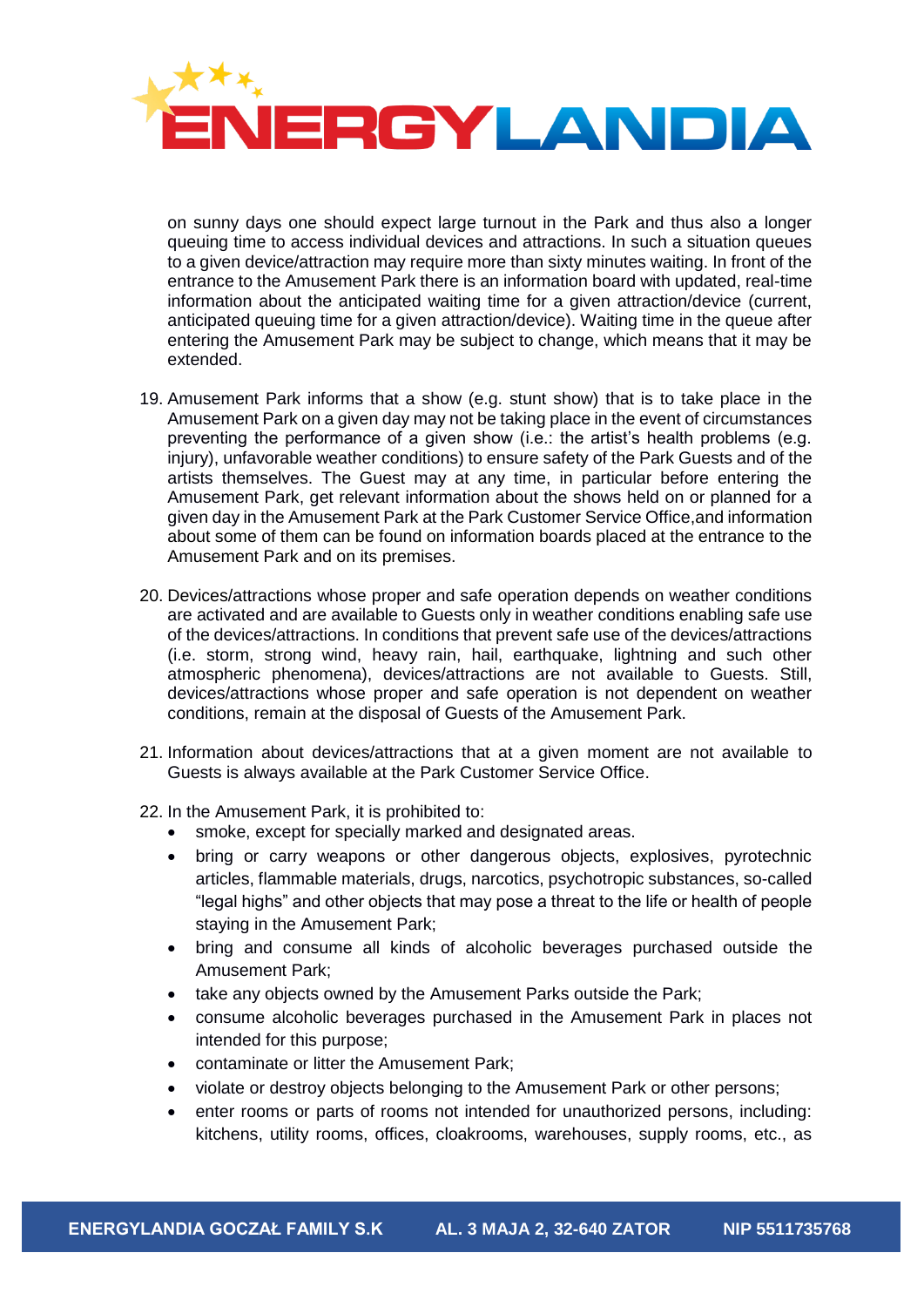

also go beyond the areas (i.e. small streets, paved pedestrian pathways, alleys, bridges, tunnels) in the Amusement Park designated for traffic;

- sell, advertise, solicit or conduct cash collections without the consent of the Park owner;
- place stickers in the park or paint on the walls;
- destroy greenery; including enter green areas, unless a given area is clearly marked as intended for Guests;
- enter: artificial ponds or pools; climb up fences; go beyond fences or curbs separating places designated for traffic around the Amusement Park from green areas or excluded from use by Guests; climb up decorations located in the Amusement Park, as also it is forbidden to use them and other items that are not attractions or devices of the Park as per the Park's map available in front of the entrance to the Amusement Park and on the website www.energylandia.pl, unless it has been decided otherwise for the particular item;
- bring animals, with the exception of a dog assisting a disabled person (i.e. a guide dog for a blind or visually impaired person, an assistant dog for a disabled person, a signaling dog of a deaf or hearing impaired person, a dog signaling a disease attack (e.g. epilepsy, heart disease)) under the provisions specified in Art. 20a of the Act on Vocational and Social Rehabilitation and Employment of Persons with Disabilities;
- cycle, rollerblade, skateboard, roller skate, move around on a kick scooter or use other similar devices (not applicable to staff and authorized persons) and bringing such devices to the Park;
- any behavior discriminating other Guests (including racism, anti-Semitism, xenophobia or homophobia);
- fly drones flights and other unmanned aerial vehicles or do other similar activities over the area owned by the Owner of the Amusement Park. This prohibition also applies to balloons, hang gliders, paragliders, paragliders with propulsion, motoglider, etc.
- 23. Persons who are under the influence of drugs, psychotropic substances or other intoxicants, who behave aggressively, carry items listed in point 22 of the Regulations and against whom a penalty was previously imposed banning them from the entry to the Amusement Park, will not be let into the Park. A temporary prohibition to enter the Amusement Park may be imposed by the owner of the Amusement Park in the event dictated by the safety of other Guests of the Amusement Park, against a person who has grossly violated the Regulations of the Amusement Park or the law on the premises of the Amusement Park. Persons entered in the register of sex offenders shall have not be let in to the Park.

24. Security Officer: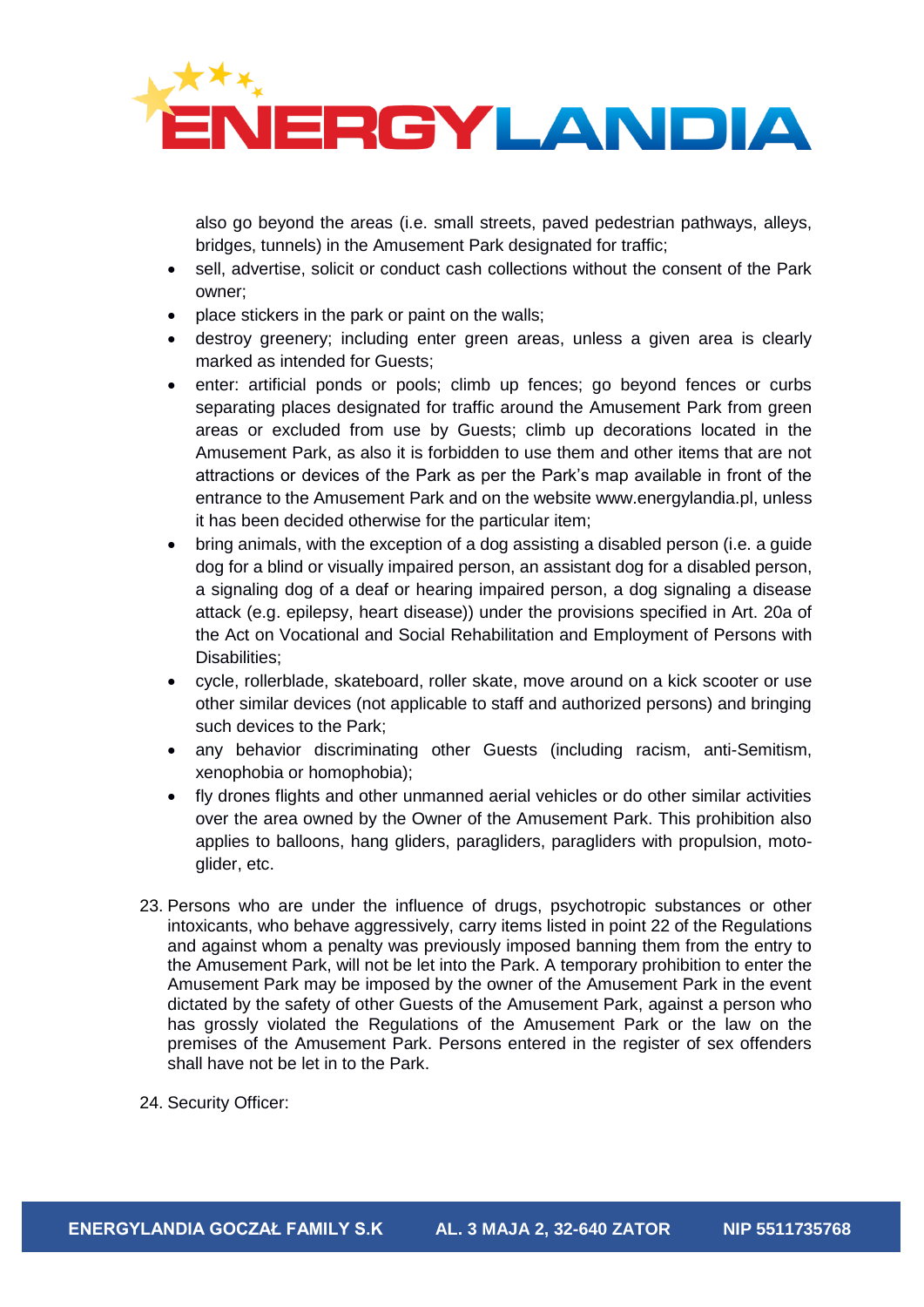

- has the right to apprehend a person who poses direct threat to human life or health, as also protected property, until the Police arrive at the scene;
- may let a person in to the Amusement Park who had been suspected of having or bringing items referred to in point 22 after having looked through their belongings with their consent.
- 25. Persons entering the Amusement Park are asked not to leave their belongings/luggage in places not intended for that.
- 26. Due to security reasons and prohibitions on bringing objects referred to in point 22 into the Amusement Park, a person entering the Amusement Park, at the request of security personnel justified by suspicion of bringing prohibited items or by security reasons, should voluntarily allow for a control of the luggage brought to the Amusement Park. Violation of this provision, as also determination of a breach of security reasons or bringing prohibited items to the Park, justifies refusal to provide services by the Amusement Parks and the immediate request that such person leave the Amusement Parks.
- 27. Persons disturbing public order or violating these Amusement Park Regulations or the generally accepted norms of behavior, will be asked to leave the area of the Amusement Park and the parking lot for the Park Guests, or else, to the extent provided for by law, they will be apprehended in order to be immediately handed over to the police. In the event of drastic violation of the Amusement Park Regulations, security personnel, within the limits of law, are entitled to take measures, provided for by the Act on the protection of persons and property, to ensure safety. In the event of material damage caused in the Amusement Park or within its premises, as also within the car park intended for Park Guests, committing an offense or crime, breach of the safety rules, security personnel, within the scope and in situations permitted by law, shall have the right to apprehend the perpetrator for immediate handing them over to the Police.
- 28. Please, file complaints to the Park Customer Service Office or vis e-mail to the following address: biuro@energylandia.pl. Please be advised that the complaint form via which you can file the complaint is available at ticket offices, at the Park Customer Service Office and on the Park's website. In order to properly handle the complaint, please provide: the proof of purchase of the item/ticket complained about, make a statement (claim) with the description of the complaint and in case of a complaint about an item, additionally deliver it to the address of the Amusement Park, i.e. Al. 3 Maja 2, 32-640 Zator. Information about the outcome of the handling process of a complaint will be sent to the person filing the complaint in written or electronic form (e-mail message) to the contact details indicated by the person filing the complaint within 30 days from the date of receipt of the complaint by the Amusement Park (in case of contracts for the sale of items, this term is 14 days). In case of a positive outcome of the complaint handling process, depending on the request of the person filing the complaint, the goods will be repaired or replaced with a new one, the price will be reduced and in case of withdrawal from the contract, cash will be refunded.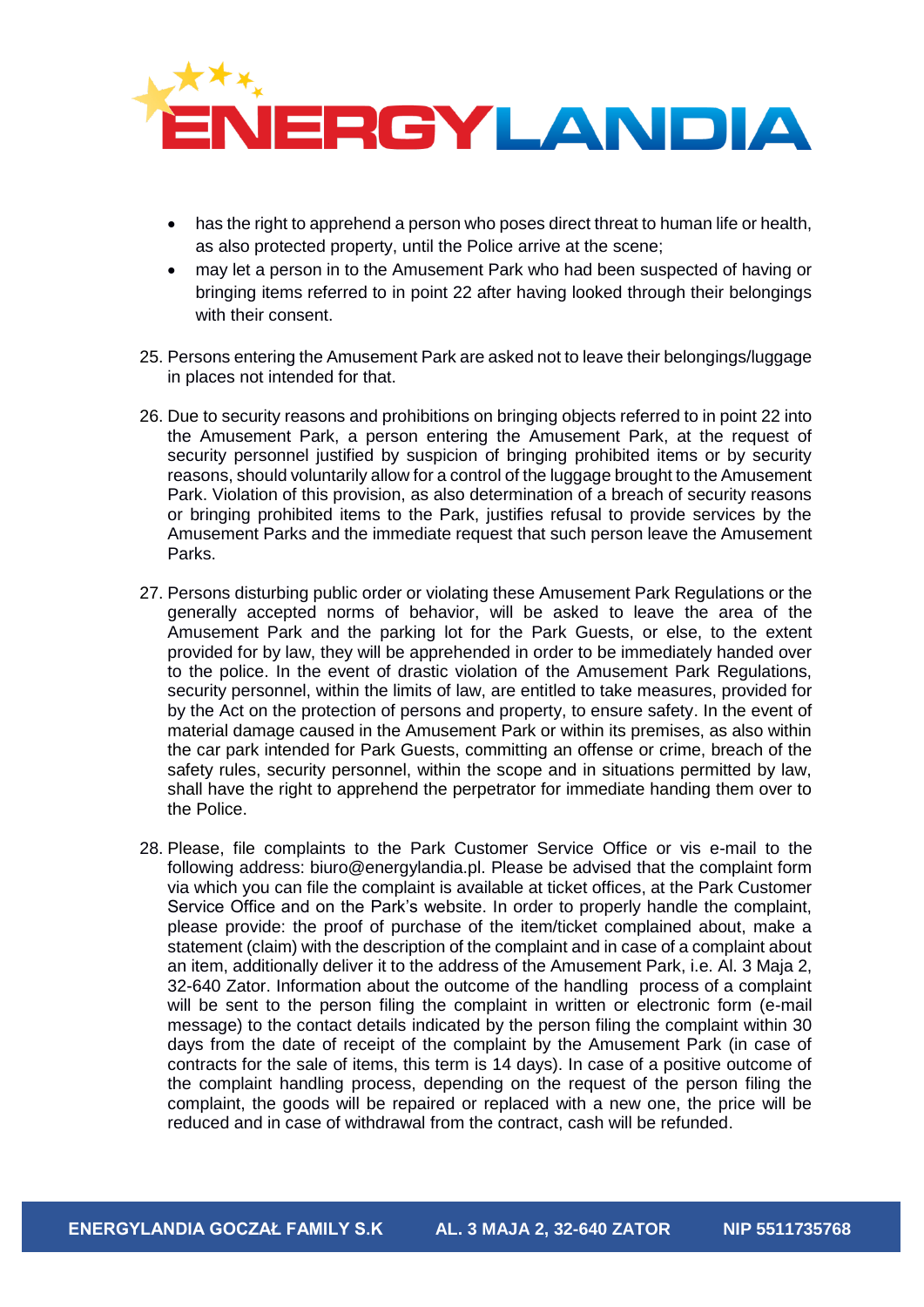

- 29. In case of admission tickets or passes purchased from brokers, distributors, tourist offices, etc., claims and possible reservations or complaints should be filed directly to the entity which sold the tickets. Claims and complaints regarding such tickets will not be handled by Energylandia.
- 30. The Amusement Park staff have the right to:
	- refuse to serve alcohol to a drunk person;
	- refuse to serve Guests who are aggressive or vulgar
- 31. A person staying in the Amusement Park bears full financial liability for any damage and property damage caused by their fault.
- 32. Amusement Park shall not be financially liable for items lost or left in the Park, as also in its surrounding area, in parking lots or other places adjacent to the Amusement Park area, which does not apply to a situation where the item is the subject of a storage contract concluded between the Amusement Park and the Guest (e.g. an item left in the cloakroom) or the Amusement Park have found the item or performs the duties of an administrator in relation to the found item provided for by the Act on found items. Please, report lost items at the Amusement Park ticket offices or via email to the address: [znalezione@energylandia.pl](mailto:znalezione@energylandia.pl)
- 33. Items lost or left in the Amusement Park, if found by an employee of the Amusement Park or returned by a third party to the lost property office, can be collected at the lost property office located in the Energylandia office building at the address: Al. 3 Maja 2, 32-640 Zator, within 30 days of the moment they are found.
- 34. Amusement Park offers paramedic assistance. An employee of the Amusement Park will show the way to the Medical Point or call a paramedic to a person who needs their help.
- 35. In the event of any (bodily) injury, regardless of its nature, contact the paramedic on duty. Such a call will be the basis for applying for possible compensation from the Park insurance policy.
- 36. Energylandia provides its Guests with a paid, unguarded but monitored parking lot located in front of the main gate of the Park, with the reservation that the parking space for busses with organized groups of Guests to the Amusement Park is free of charge. The cost of a full-day parking is PLN 20.00, whereas the cost for a camper is PLN 70.00.
- 37. A CCTV system is in place in the Park, as also in the adjacent area belonging to the Park. Persons entering the Park are aware of this and consent to monitoring.
- 38. Persons entering the Amusement Park agree (in cases provided by law, it is granted by an appropriate authorized person, e.g. a statutory representative) to free of charge use and distribution of their image recoded during the stay at the Family Amusement Park in Zator – Energylandia for marketing purposes (Art. 81 of the Copyright Law).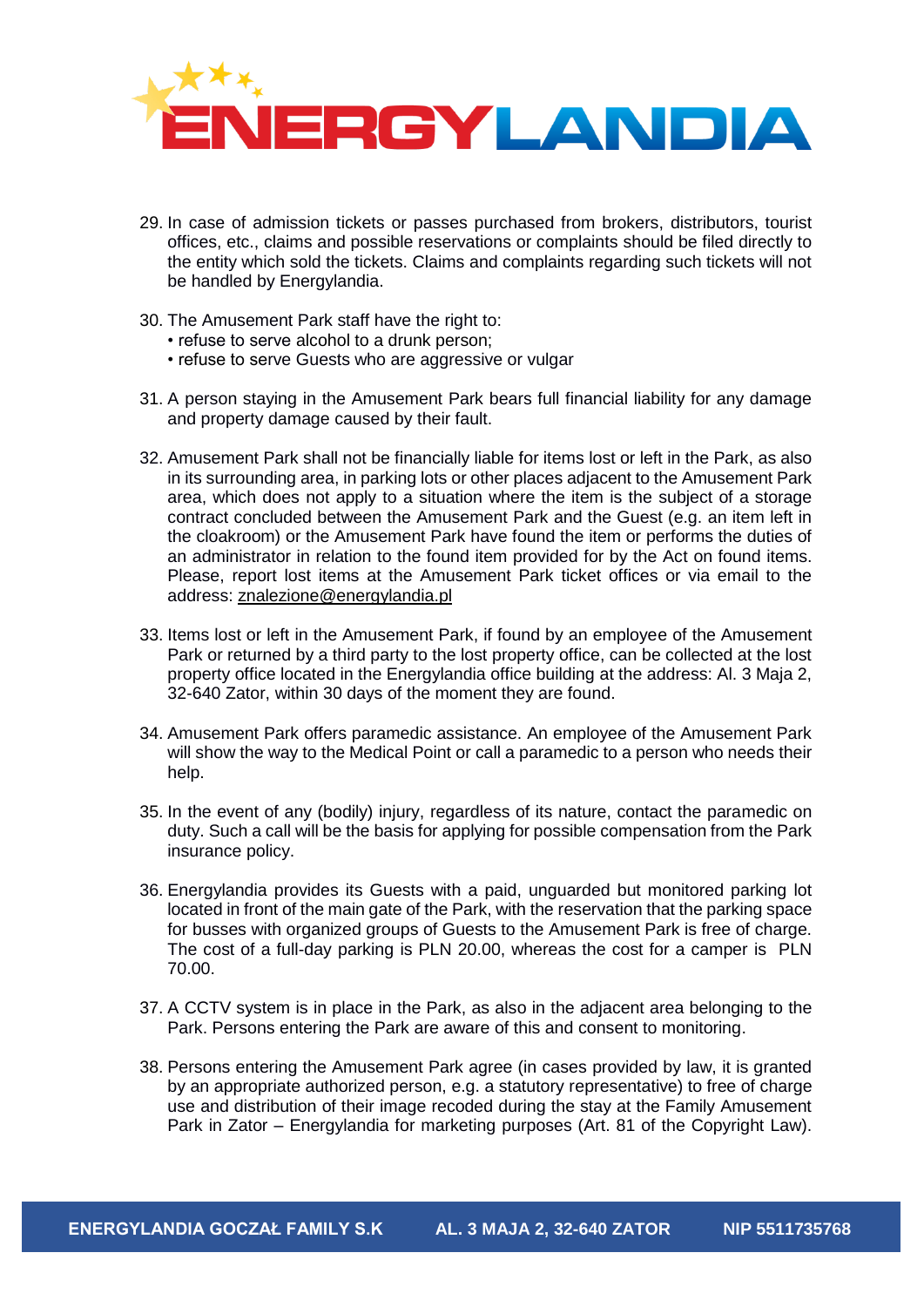

The consent is granted for an indefinite period and without territorial restrictions. The consent also includes dissemination of the image by third parties as part of broadcasting and public display of marketing materials, photos, reports, promotional films, music videos, TV programs and audio-visual broadcasts, as also information on events taking place in the Park, including on the Internet and in social networks. Pursuant to Art. 81, sec. 2, point 2 of the Copyright Law dissemination of the image of a person constituting only a detail of an entirety such as gathering, landscape, public party does not require a permit.

- 39. The Owner of the Amusement Park, its management, personnel, service and security staff supervise compliance with the provisions of these Regulations, as also the rules of use, referred to in point 12. Persons staying in the Amusement Park are absolutely obliged to comply with the recommendations of the above mentioned persons aimed at ensuring safety and order within the premises of the Amusement Park. The Owner of the Park may waive a prohibition, in respect of a specific person to bring specific items or perform a specific activity while maintaining security conditions if it is justified by prior agreement with the owner of the Amusement Park in writing.
- 40. Amusement Park shall not be liable for damage caused by force majeure, forces of nature, weather conditions, the sole fault of the aggrieved party or a third party.
- 41. Amusement Park shall not be liable for interruptions in the supply of electricity, gas, water or other utilities, as also for any related inconveniences which are caused by no acts or omission of the Amusement Park.
- 42. Amusement Park shall exercise due care to make all devices/attractions available to Guests of the Park on a given day of their use. Any interruptions in the operation of individual devices may be caused by the need to take action to ensure correct and safe use of the devices/attractions in the Amusement Park or by factors outside the control of the Park (e.g. weather conditions during which the use of a given type of device/attraction may be dangerous for the users), however, other attractions/devices, whose correct and safe operation is not dependent on the above-described circumstances, shall remain at the disposal of the Park Guests.
- 43. In order to include your NIP number on your receipt at the Amusement Park cash registers, you must inform the cashier before starting the sales procedure. This procedure applies to both the purchase of admission tickets to the Amusement Park and the purchase of articles/goods within the Amusement Park. VAT invoices are issued for receipts with NIP number from 450.00 PLN gross at the Customer Service Office or sent by e-mail after submitting the original receipt. To obtain an electronic document, please send a request to: sekretariat@energylandia.pl.
- 44. Amusement Park reserves the right to amend these Regulations at any time if it deems it necessary or required to improve the provision if the services to Guests of the Amusement Park, whereas such amendments will refer to contracts concluded upon entry into force of the amended Regulations.